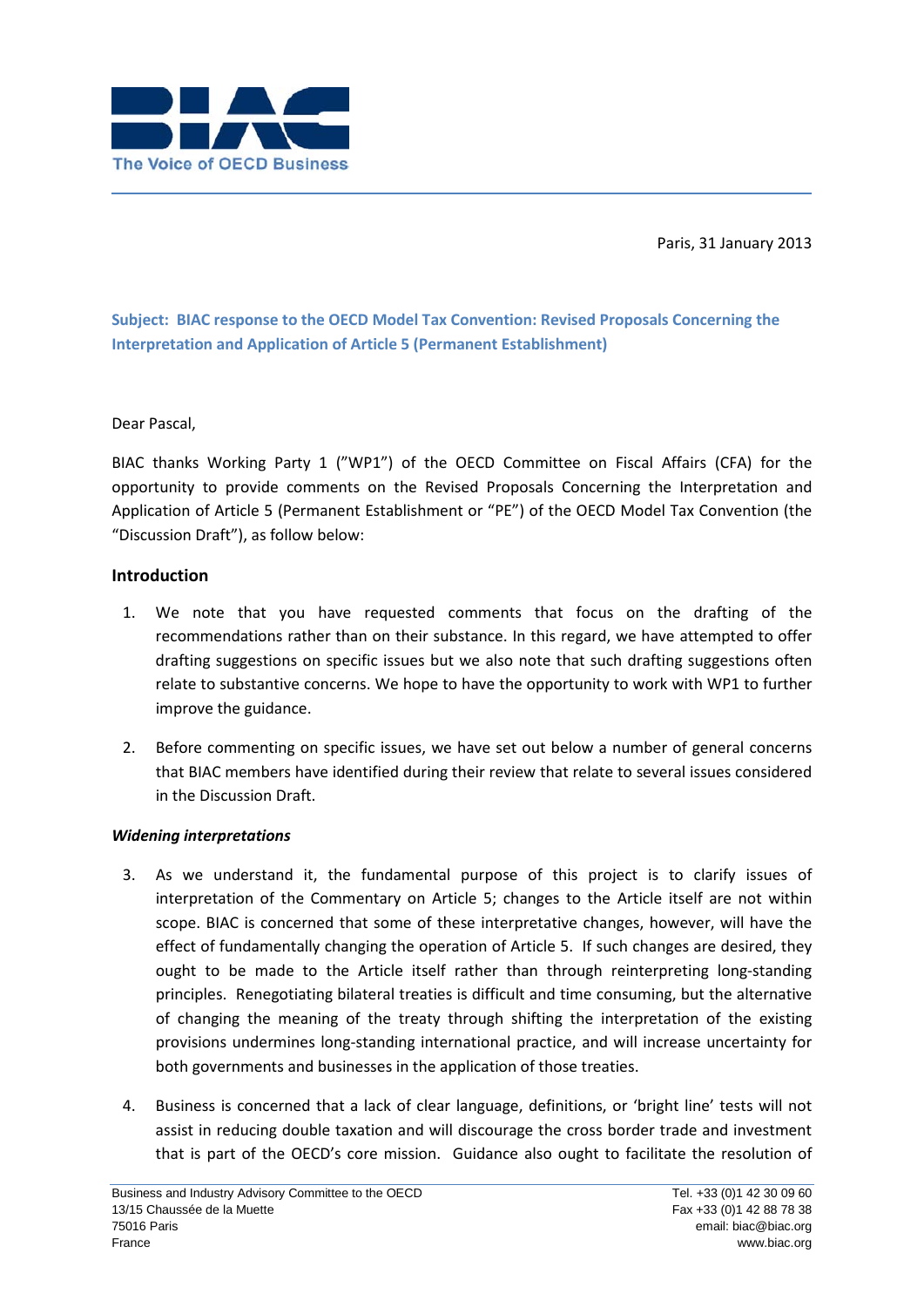disputes under the Mutual Agreement Procedures in addition to determining taxing rights. A lack of clarity and an openness to multiple interpretations do not contribute to this goal.

- 5. We are concerned that without this being clearly articulated the OECD and some of its member governments are suspicious of the way in which business considers taxation in relation to investment decisions. It appears from previous discussions and public consultations that WP1 is concerned that businesses will always seek to go right up to but not beyond any 'bright line'. In our experience, business is not generally done in this way, and avoiding clear definitions due to these concerns, which likely relate to a minority of business practices, may be damaging to cross border trade. For example, business may want to put a 'toe in the water' in a country in order to determine whether opportunities justify an investment. If the PE standard is not clear, then business may be reluctant to do this because of the significant accounting and regulatory burdens associated with establishing a PE in a jurisdiction. Thus, lack of clarity over the PE standard may discourage foreign direct investment.
- 6. Further, the lack of clarity puts business in a difficult position with respect to its tax filing obligations and the possible imposition of interest and penalties. Generally, if no tax return is filed (because the taxpayer believes there is no PE), then the statute of limitations does not run and the tax authorities could assert a tax liability with interest and penalties at any time. All of this leads to caution on the part of business in deciding whether to make an initial investment or commence initial commercial activities in a jurisdiction. Therefore, the deliberate avoidance of 'bright lines' is not in the interest of countries or business.

#### *Response to Comments at Consultations*

- 7. BIAC would also like to express its concern at what it perceives as the lack of response from WP1 on suggestions that have previously been made by business.
- 8. BIAC submitted a significant number of comments in response to the OECD's October 2011 Discussion Draft. These suggestions were made based on our members' experience of PE discussions and disagreements with and between OECD member and non-member governments.
- 9. Business fully understands and appreciates the value of clarity and the true cost of ambiguity when considering taxation and investment decisions. BIAC's comments are always offered bearing this in mind.
- 10. Business understands that WP1 may have legitimate concerns about the use of PEs in certain circumstances – although it would prefer for those concerns to be more clearly articulated. However, changing a general rule to catch a minority of specific problems seems neither sensible nor proportionate. It would be much better to come up with specific rules for specific circumstances. Some of these concerns arising from new ways of doing business might be better dealt with under the BEPS project.
- 11. We have re-visited our previous suggestions and are concerned with the lack of response, particularly on key issues. We stand by our previous comments and encourage the OECD to revisit them. Where we feel the issues are most critical, we have provided additional input in this letter to better explain our material concerns and suggestions.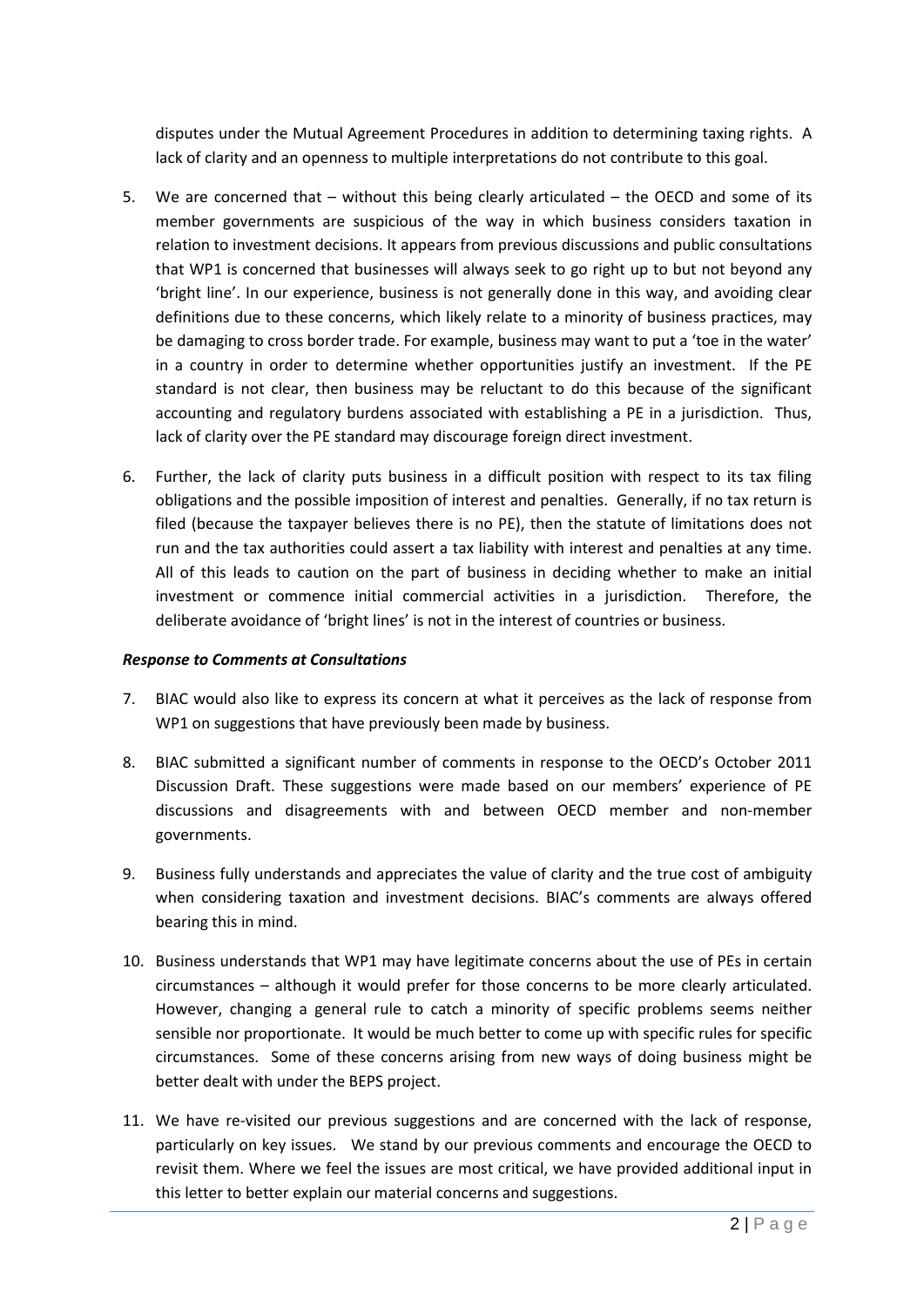12. Guidance will be most effective, and will promote certainty and cross-border trade and investment if the opinions of business and governments are articulated, understood and debated before guidance is adopted.

#### *A lack of consensus*

- 13. As noted above, several comments made in this document relate to the ambiguity of the proposed guidance. This should be of concern not just to business but also to governments, considering that improving clarity is the fundamental objective of this project.
- 14. BIAC understands that the Discussion Draft is not clear on several issues because there is a lack of consensus among WP1 representatives. As we have stated in previous comments on earlier Discussion Drafts, reservations from WP1 representatives can cause problems in Competent Authority contexts, as one country or the other may take the position that it is not bound by the provisions of a treaty to which it has made a reservation. As a policy, BIAC recommends to the OECD that in principle, reservations should be resisted, as they do not facilitate dispute resolution nor provide principles which non OECD countries can apply in a consistent manner.
- 15. However, if WP1 cannot reach consensus on certain issues, we believe it would be helpful to state clearly which representatives have expressed dissenting views and what those views are. Such an approach, although not ideal, would be preferable to new vague guidance with the resulting increased risk of dispute. This should be helpful to countries entering into treaty negotiations as well as taxpayers since the dissenters' observations will allow countries with different views to identify and potentially resolve those differences in the context of negotiations rather than leaving the issues to be identified and resolved (or not) through the competent authority process.
- 16. BIAC would be pleased to engage openly with WP1 on these most difficult of issues in the hope of achieving greater clarity.

## **Key comments**

## **Issue 2: Meaning of "at the disposal of" (paragraph 4.2 of the Commentary)**

#### *"Meaning of Effective Power to Use"*

17. The revised Discussion Draft adds that whether a location may be considered to be at the disposal of a foreign enterprise depends in part on the foreign enterprise "having the effective power to use that location." It appears that WP1 intended to respond to commenters' requests that the Commentary be revised to require a foreign enterprise to have more than a mere presence (or a presumed ability to be present) at the location. We are concerned, however, that the proposed "effective power to use" standard does not adequately communicate this intent. If a foreign enterprise is in fact present at a particular location, it seems that it is thereby "effective" in being there. Accordingly, we ask WP1 to consider the following alternatives. Per our comments on the October 2011 Discussion Draft, we continue to believe that the concept of "control" would provide the clearest guidance to taxpayers. Thus, the language in paragraph 4.2 would read "having control over that location."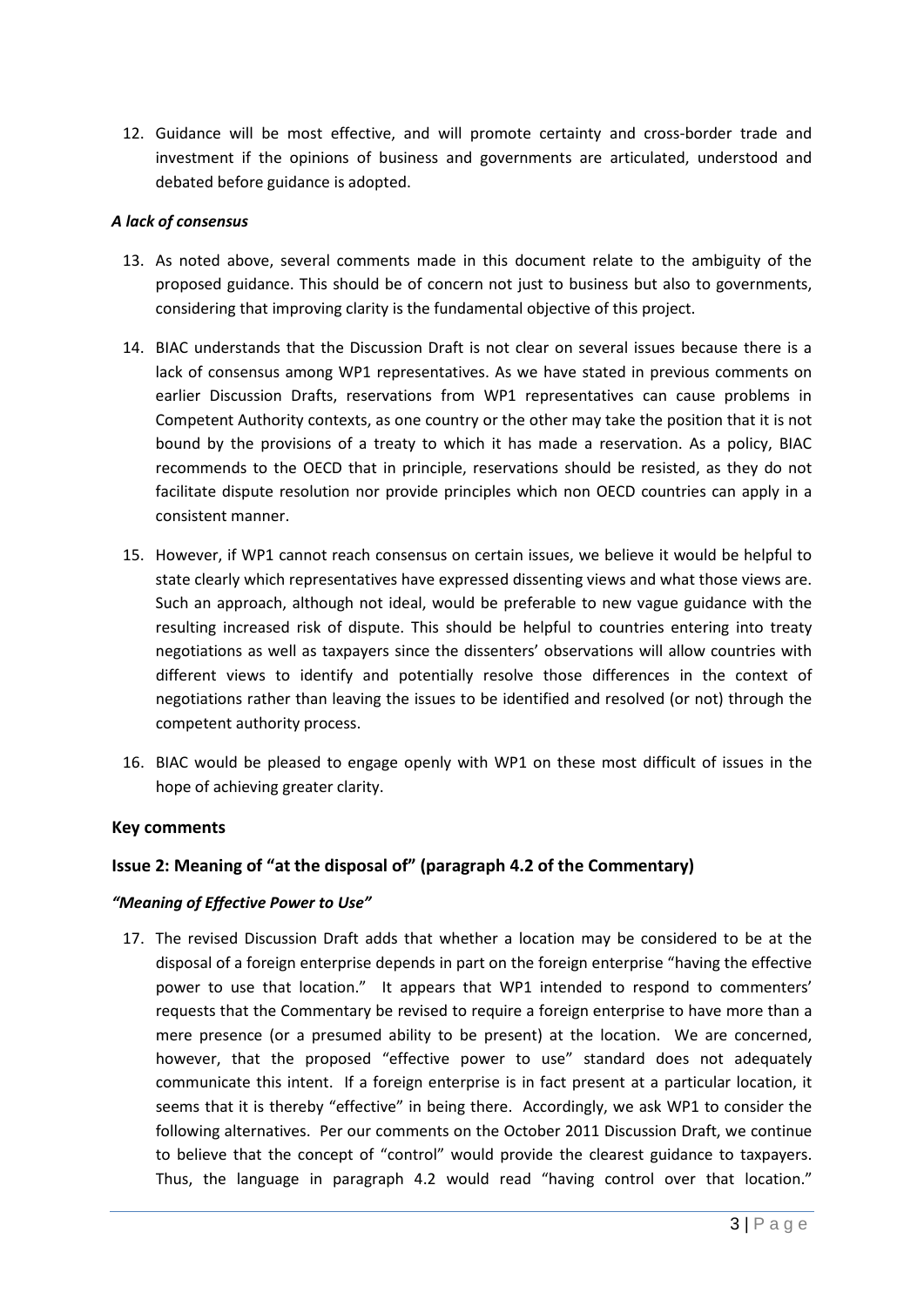Alternatively, WP1 may consider using other formulations that require more than mere physical presence at a particular location, such as "having the effective power to determine how and when the location will be used by the enterprise in the conduct of its business" or "having command over." Indeed, the formulation should be consistent with the other standards set forth in the existing Commentary (*e.g.*, paragraph 4 refers to a foreign enterprise having certain premises "at its constant disposal"). Whatever the appropriate formulation, it is important to distinguish the test for a fixed place of business PE under Article 5(1) from the optional deemed services PE standard that applies by its terms only if included in the applicable treaty (Commentary paragraph. 42.21).

### *Mere Presence (or Presumed Ability to be Present)*

- 18. The "effective power to use" is one factor, among others (e.g., "the extent of the presence" of a foreign enterprise's employees at a location), in determining whether a place is at the disposal of a foreign enterprise in such a way that it may constitute a "place of business through which the business of [that] enterprise is wholly or partly carried on."
- 19. However, the various factors used in revised paragraph 4.2 unfortunately lack the clarity necessary to provide taxpayers the guidance they need, especially on an issue as fundamental as the existence of a PE. For example, revised paragraph 4.2 explains that whether a PE exists depends on, among other factors, "the extent of the presence of the enterprise," and if an enterprise performs its business activities at a particular location "on a continuous basis during an extended period of time." The "extent of the presence" formulation suffers from a lack of clarity. Does "the extent of the presence" refer to the length of time that an enterprise is present at a particular location, or to the number of employees it has there at any given time, or to other considerations, or to a combination of factors? Likewise, does "extended period of time" refer to the six-month or greater period set forth in paragraph 6 of the Commentary (explaining that "experience has shown that permanent establishments normally have not been considered to exist in situations where a business had been carried out in a country through a place of business that was maintained for less than six months"). If so, then we suggest that a cross-reference to paragraph 6 be inserted in paragraph 4.2. As discussed above, BIAC is concerned that the lack of guidance with 'bright lines' has the unfortunate consequence of discouraging investment, resulting in protracted and needless expensive controversies.
- 20. Along similar lines, we remain very concerned that the proposed standards could be read as coming close to erasing the distinction between the existence of a fixed place of business PE under Article 5(1) and the alternative provision for a services PE, especially if, as appears to be the case under the proposed standards, presence combined with the passage of time without more is all that is required to constitute a PE under Article 5(1). Courts have required a more demanding standard for finding that a taxpayer has a fixed place of business at a third party's premises under treaties. For example, Canada's Federal Court of Appeal in The Queen v. William A. Dudney (2000) held, under facts very similar to the example involving Peter in paragraph 13 of the Revised Discussion Draft, that a "fixed base" (analogous to a fixed place of business PE) did not exist, despite the presence of the taxpayer at the client's location for a total of 340 days over two years. The Dudney Court noted that the taxpayer's access to the client's premises was determined exclusively by the client, that the taxpayer could not do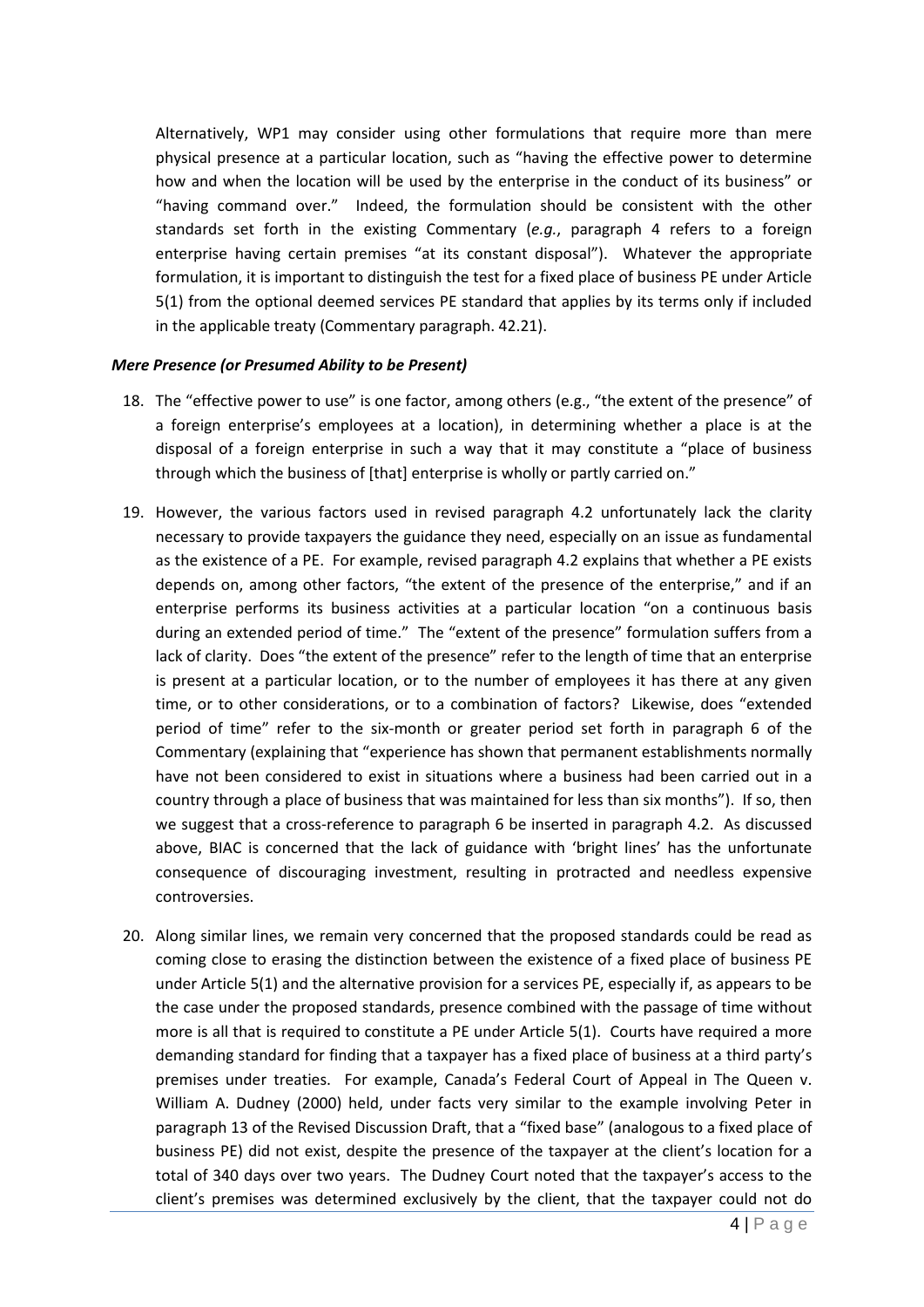work there for anyone other than that client, that the taxpayer had no space in the premises that was exclusively his, and that the taxpayer was not identified to other clients as working at the client's location and could not be found by them there. When Canada and the United States subsequently amended their income tax convention to include a services PE provision, the U.S. Senate Foreign Relations Committee said that amounted to a reversal of the result of the Dudney decision. The Oxford English Dictionary defines "at one's disposal" to mean "available for one to use whenever or however one wishes". If the Commentary is amended in such a way as to deprive the concept of "disposal" of any of that notion of freedom to determine the time and manner of use, that will subvert the common meaning of the existing Commentary language and potentially amount to a stealth introduction of the services PE alternative into Article 5(1) itself.

### *Contract Manufacturing Arrangements*

- 21. The revised Discussion Draft helpfully retains language from the original Discussion Draft confirming that "it cannot be considered that a plant that is owned and used exclusively by a supplier or contract-manufacturer is at the disposal of an enterprise that will receive the goods produced at that plant."
- 22. As explained in paragraph 18 of the revised Discussion Draft, WP1 intended the conclusion that no PE exists under the CARCO example set forth in paragraph 17 to "be reflected in the changes to paragraph 4.2 (relating to the meaning of "at the disposal of"). The CARCO example clearly involves a consignment or toll manufacturing arrangement pursuant to which the foreign enterprise maintains ownership of the raw materials, work-in-process, and final product through the manufacturing process.
- 23. Thus, in order to more clearly reflect the WP1 conclusion, paragraph 4.2 should be revised by adding "or a consignment or toll manufacturer" after "supplier or contract-manufacturer" to clarify that the same conclusion applies equally to a consignment or toll manufacturing arrangement.

## **Issue 6: Time requirement for the existence of a permanent establishment (paragraph 6 of the Commentary)**

24. We are disappointed that the Working Group has not accepted BIAC's repeated recommendation for the adoption of a more definite minimum time threshold for the establishment of a PE. It appears that the lack of a more definitive statement in this regard is due to an inability to achieve consensus among the delegates. BIAC believes that this inability to achieve consensus or the deliberate avoidance of 'bright lines' is not in the interest of countries. BIAC is aware that some countries are concerned that drawing 'bright lines' with respect to the minimum time required to have a PE will encourage taxpayers to go right up to that line and then leave in order to avoid being subject to tax. Business is not generally conducted in that way. It is far more likely that a company will avoid engaging in a country when it is unclear when the company will become subject to tax. This lack of clarity is therefore likely to discourage and delay foreign direct investment. We urge WP1, when it reviews the Discussion Draft, to continue to work on this issue. It would be helpful if the wording with respect to the 6 month minimum time period could be made more definitive.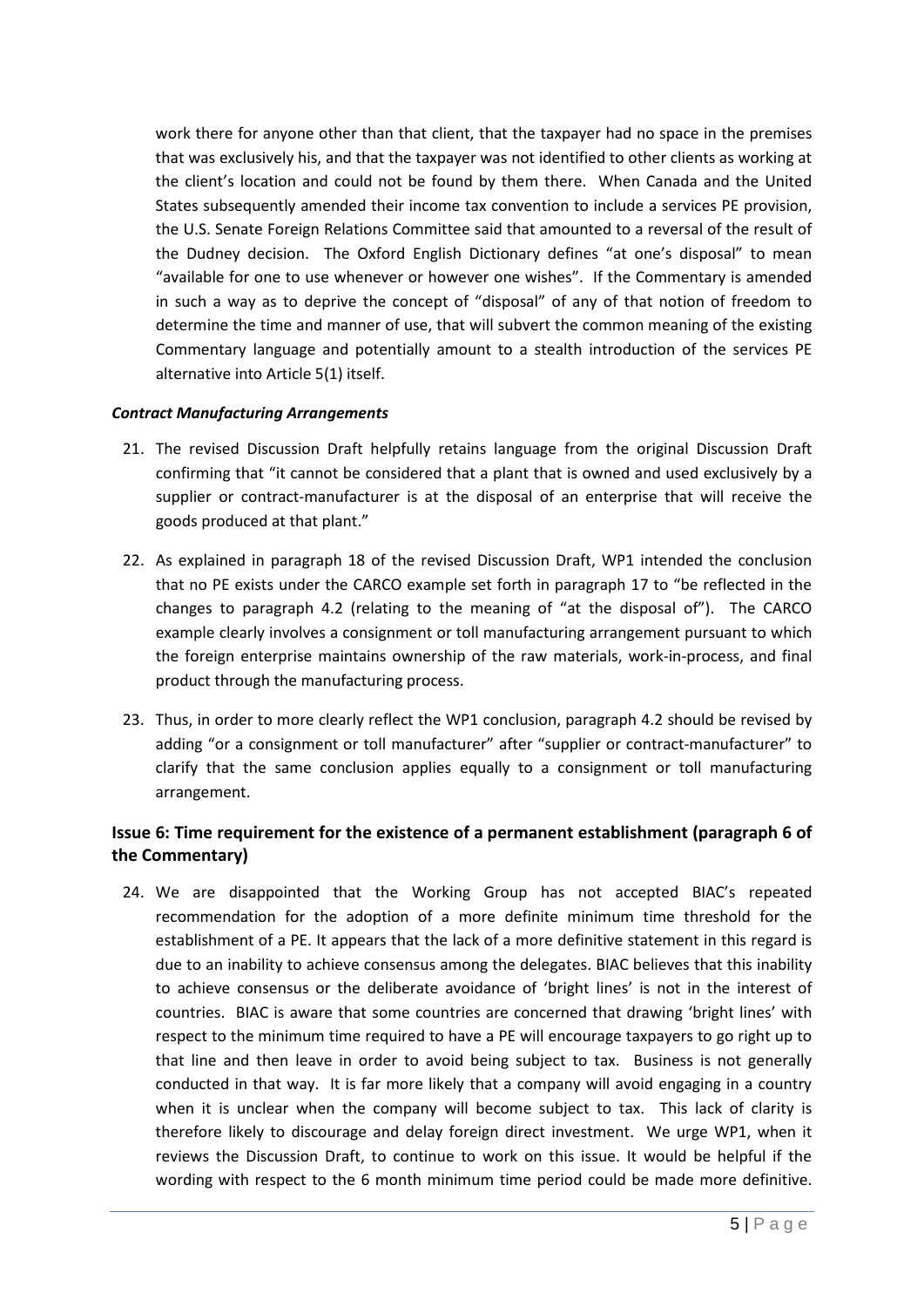We suggest that a new last sentence be added to paragraph 6 of the Commentary as follows (proposed new text italicised in bold and underlined):

## *Based on these member country practices, generally, a place of business that does not exist for more than 6 months will not be considered fixed and therefore will not constitute a permanent establishment except in the case of the two limited exceptions described in paragraphs 6.1 and 6.2.*

- 25. It is our understanding based on the public discussion that the examples in paragraphs 6.1 and 6.2 are intended to be read narrowly and therefore it would be useful to make that clear in the Commentary. A sentence along the lines suggested above would be helpful in that regard.
- 26. We reiterate our previous comments as to the problems experienced by the business community with respect to the PE concept when dealing with business activities of a short duration. As mentioned before, we object strongly to the assertion that a PE could be found based on either of the exceptions proposed in the Discussion Draft. However, given that our suggestions have been rejected, we appreciate that the Working Group has attempted to limit the application of the PE concept to short-term activities by way of the addition of more specific examples to the Commentary.

#### *Recurrent activities*

27. BIAC appreciates the narrowing of this exception that seems evident from the inclusion of a new more limited example, statements at the public consultation, and the deletion of the example pertaining to selling at a commercial fair. We are concerned, however, that the substantive language of paragraph 6.1 has not been narrowed. Therefore, some countries might take the position that it is still possible to conclude there is a PE based on the recurrent short-term presence at a location, without regard to the reason for which the presence is short-term. There are a couple of ways this ambiguity could be eliminated. One way would be to revise the first sentence along the lines of the following (proposed revisions italicised in bold and underlined):

*One exception to this general practice has been where the activities were of a recurrent nature; in such cases, if the reason the activities are recurrent rather than continuous relates to the nature of the location at which the activities are performed , then each period of time during which the place is used needs to be considered in combination with the number of times during which that place is used (which may extend over a number of years).*

28. BIAC believes this formulation makes clear that the nature of the location, rather than the nature of the business, is the reason for the application of this exception. That is, the enterprise would be carrying on drilling operations in country S year round except that the seasonal conditions prevent them from engaging in that activity. Including the suggested language would also clarify the application of the exception to other common, situations. For instance, in the case of an MNE, marketing personnel may meet every year at a company headquarters. Although this is a recurrent activity, the nature of the location has no effect on the way the business is conducted and therefore these activities should not be captured by this test. Further, in our view these more common examples would not trigger a PE because the headquarters are not at the disposal of the marketing personnel and the activities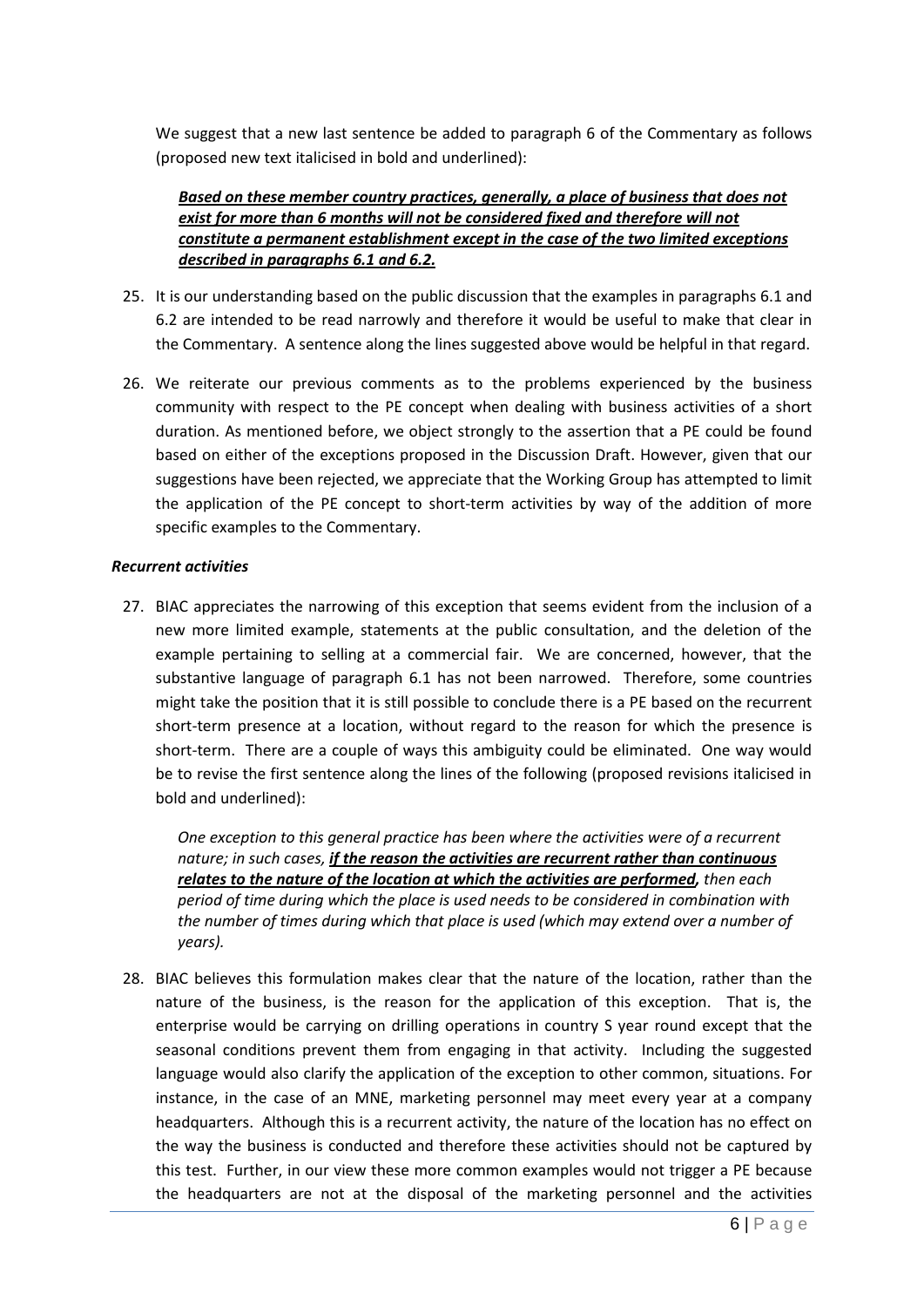performed at the headquarters should be considered preparatory and auxiliary. - Nevertheless, clarifying the language in paragraph 6.1 would eliminate any doubt on this issue.

- 29. Another way of reducing the ambiguity would be to include examples of cases in which recurrent activities do not result in the creation of a PE. These examples could include the example from the prior Discussion Draft, the example of marketing personnel meeting at headquarters discussed above, and an example of a consultant who travels annually to meet with a client for two weeks at the client's place of business and to review the client's activities and provide advice.
- 30. If the recurrent activities exception does apply and a PE is deemed to exist, it is unclear at what point in time the recurrent activity will constitute a PE. It seems logical that that point would be when the total amount of time spent by the enterprise of State R in State S exceeds the six month general threshold (or whichever general time threshold is in place in State S). BIAC strongly supports this interpretation because of the difficulties associated with retrospective PEs. The facts of the example in the revised Discussion Draft provide that the enterprise expects the operations to continue for a period of five years. In such a case, where the taxpayer expects from the outset to be in State S for such a period, treating the taxpayer as having a PE from the outset is less troubling. In the absence of evidence of such an intention (e.g., a contract signed by the enterprise that indicates the duration of the activities), a PE based on recurrent activities should be constituted on a prospective basis from the date when the relevant time threshold is passed to avoid difficult compliance issues. BIAC understands that the Commentary is not clear because there is no consensus among the countries concerning this issue. However, it is unfair to taxpayers to find a PE retrospectively and then impose penalties, if the standard is not clear. At a minimum the Commentary should urge countries to clearly set forth their positions in their bilateral agreements, so that taxpayers can understand their tax filing obligations.

#### **One Shot Projects**

31. BIAC reiterates its previous comments concerning the inappropriateness of treating any shortterm business as a PE. We believe it is crucial that the exception be limited to its stated purpose: to permit source country taxation where activities constituting that business are carried on exclusively in the source country. In order to make that clear, the portion of the example illustrating when a PE would not be found to exist should be revised as follows (proposed revisions italicised in bold and underlined):

*This would not be the situation, however, where a company resident of State R which operates various catering facilities in State R would operate a cafeteria in State S during a four month production of a documentary week international sports event . In that case, the company's business, which is permanently carried on in State R, is only temporarily carried on in State S.*

32. If this exception is not limited to the unique and self-contained business, then it would dramatically undercut the general PE rule. We agree that non-resident caterers that operate their business in a state during a sporting event of limited duration (such as the Olympics) or other short term event should not have PEs in that state, assuming that they operate their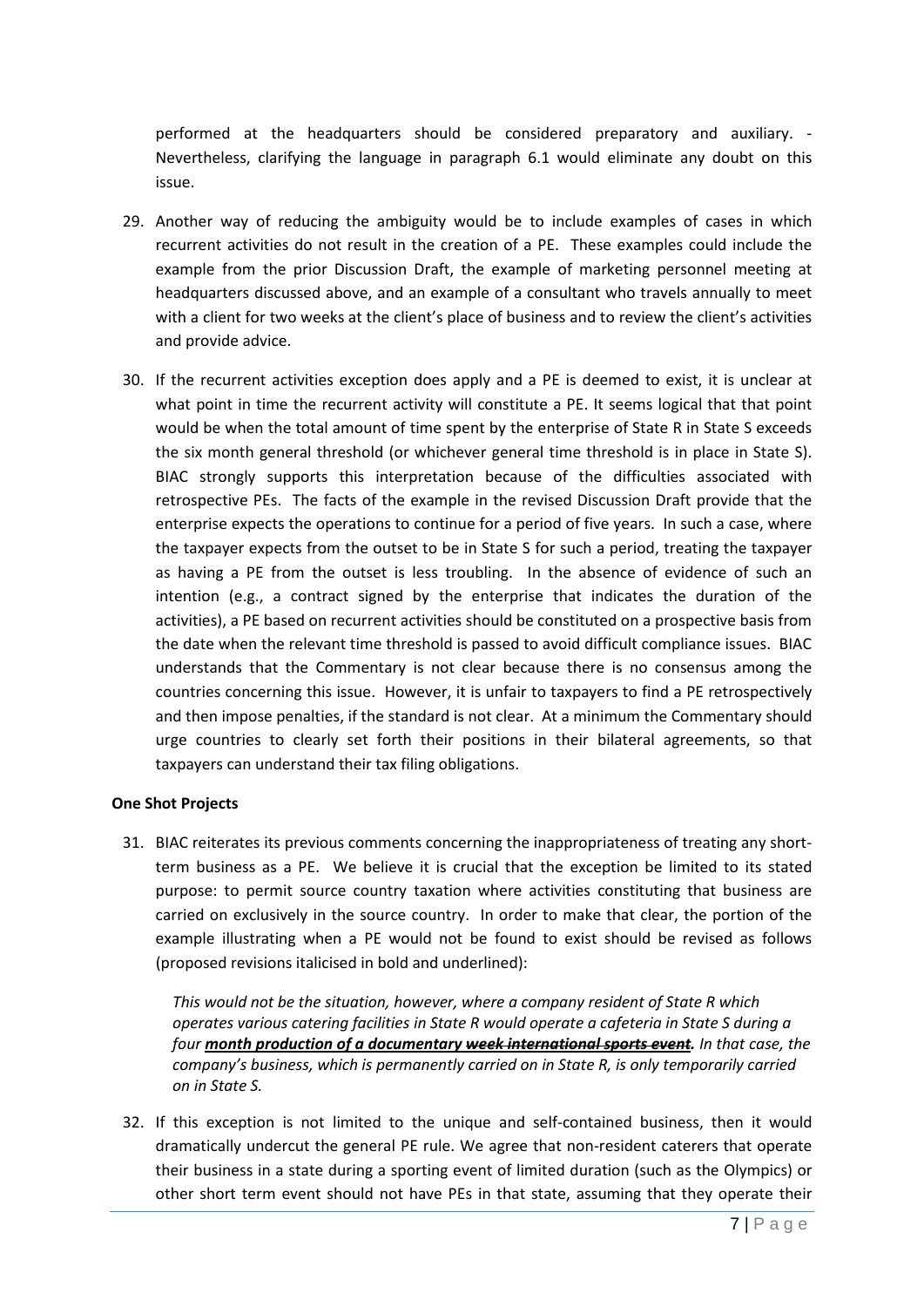business outside that state as well. Because of the importance of this distinction, it is important to maintain both the parts of the example illustrating both the unique and selfcontained nature of the business and the business that is part of a larger multinational enterprise. The absence of any kind of minimum time limit, even in the case of a unique, selfcontained business, continues to be of concern to the business community.

# **Issue 7: Presence of foreign enterprise's personnel in the host country (paragraph 10 of the Commentary)**

- 33. It is disappointing that none of BIAC's proposed amendments/clarifications appear to have been included within the revised text. Specifically the use of the term "secondment" without definition may lead to an inconsistent application of the term.
- 34. In addition, BIAC strongly believes that paragraph 10 of the Commentary should be revised to include a new last sentence concerning cross border reporting lines (proposed new text italicised in bold and underlined):

# *It should be noted that cross border reporting lines will not, in and of themselves, create a secondment of the reporting employee to the company to which the employee reports.*

- 35. BIAC assumes that this is in fact the intention of the current draft and therefore such an amendment should be quite straightforward, however, should this not be the intention this should be clearly articulated along with the reasons as to why.
- 36. The examples intended to illustrate the application of paragraphs 8.13 to 8.15 of the Commentary to Article 15 and their application to the determination of whether a PE exists are not detailed enough. In particular, the second example, discussed in paragraphs 41 and 42 of the Discussion Draft, does not indicate how the issue of whether RCO is considered to be the employer of the hotel managers ought to be resolved. One approach to providing more clarity on this issue would be to expand the second example to include additional facts concerning the employment relationship that are enumerated in paragraph 8.14 of Article 15 Commentary. Perhaps there could be two examples, one in which RCO is considered to be the employer and one in which RCO is not considered to be the employer. At a minimum, the Commentary should encourage treaty partners to be clear on this point in their bilateral negotiations.

## **Issue 8: Main contractor who subcontracts all aspects of a contract (proposed paragraph 10.1 of the Commentary)**

37. We remain of the view that the proposed paragraph 10.1 is deeply troubling as a matter of principle. In providing that the business of an enterprise can be carried on by a third party, without limitation as to whether the third party is in any sense dependent on the enterprise, the paragraph represents a material extension of the PE rule. There is, however, no guidance or commentary on why it has been necessary to extend the fixed place of business rule in this way, nor is there any clarity on the intended scope and operation of the rule. Further, the general statement in the first sentence of proposed paragraph 10.1 "An enterprise may also carry on its business through sub-contractors, acting alone or together with employees of the enterprise" seems evidently at odds with other statements made in the Commentary. For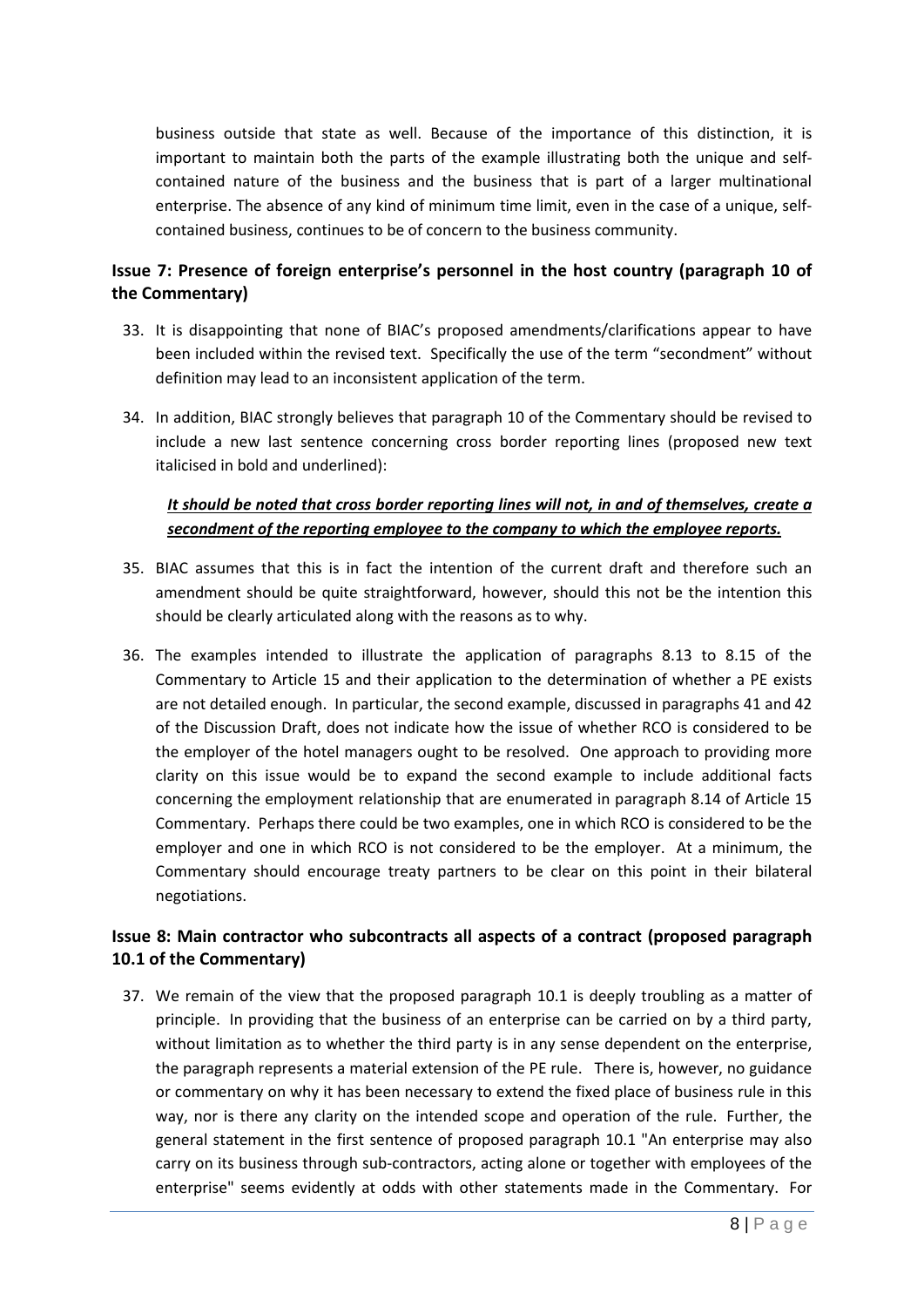example, in existing paragraph 42 there is the statement "Indeed, the fact that a company's own activities at a given location may provide an economic benefit to the business of another company does not mean that the latter company carries on its business through that location...". Even in relation to the services PE discussion (and notwithstanding the lower threshold test that applies for a services PE) the same conflict emerges. In paragraph 42.23, for example, the comments in the last sentence of the paragraph indicate that, absent circumstances involving specific direction and control, services performed by an individual on behalf of an enterprise are not to be regarded as performed by the enterprise. We assume it cannot have been the intention of the OECD to create a conflict with this existing guidance.

38. In the absence of any principled explanation of the proposed paragraph, we cannot support its inclusion in the amendments to the Commentary to Article 5. If the OECD does wish to pursue the change it would seem necessary, as a minimum, to provide some guidance on the circumstances in which the business of a third party may be considered to represent the business of another company and also to address any inconsistencies with existing statements in the Commentary. The WP1 should also clarify how to apply the concept of premises being "at the disposal" of an enterprise when WP1 considers that the business of the enterprise is being conducted by a third party (especially, for example, an independent third party) at the third party's premises. Finally, if WP1 wishes to retain the current language in the Discussion Draft without further clarification, the OECD should, as a matter of urgency, clarify how the Authorised OECD Approach to the attribution of profits to permanent establishments applies to situations where a permanent establishment is found to exist under Article 5(1) because of activities carried on by a third party for the benefit of a foreign enterprise.

# **Issue 19: Meaning of "to conclude contracts in the name of the enterprise" (paragraph 32.1 of the Commentary)**

39. Issue 19 clearly posed the question for which guidance was sought under Article 5(5), namely whether the phrase "to conclude contracts in the name of the enterprise" refers only to cases where the principal is legally bound vis-à-vis the third party, under agency law, by reason of the contract concluded by the agent, or whether it is sufficient that the foreign principal is economically bound by the contracts concluded by the person acting for it in order for a PE to exist. We were, of course, quite disappointed to hear during the public consultation that the WP1 delegates were unable to reach a consensus on that question, particularly in light of the history of Article 5(5) and its Commentary and the well-reasoned opinions issued by various countries' Supreme Courts in recent years which have concluded the standard requires the principal to be legally bound. We continue to believe that the OECD, by making no improvement to the Discussion Draft, would be squandering a precious opportunity to provide valuable guidance through the Commentary on an issue that cries out for resolution, especially when one considers the number of controversies that continue to fester now, and are likely to arise in the future, on this question. We are particularly disappointed by the apparent truth that consensus was so far from being attainable that the OECD could not even express a preferred view on this question, allowing dissenting members to record their disagreements through observations. While not ideal, that approach would have been preferable to a complete lack of consensus on the issue raised.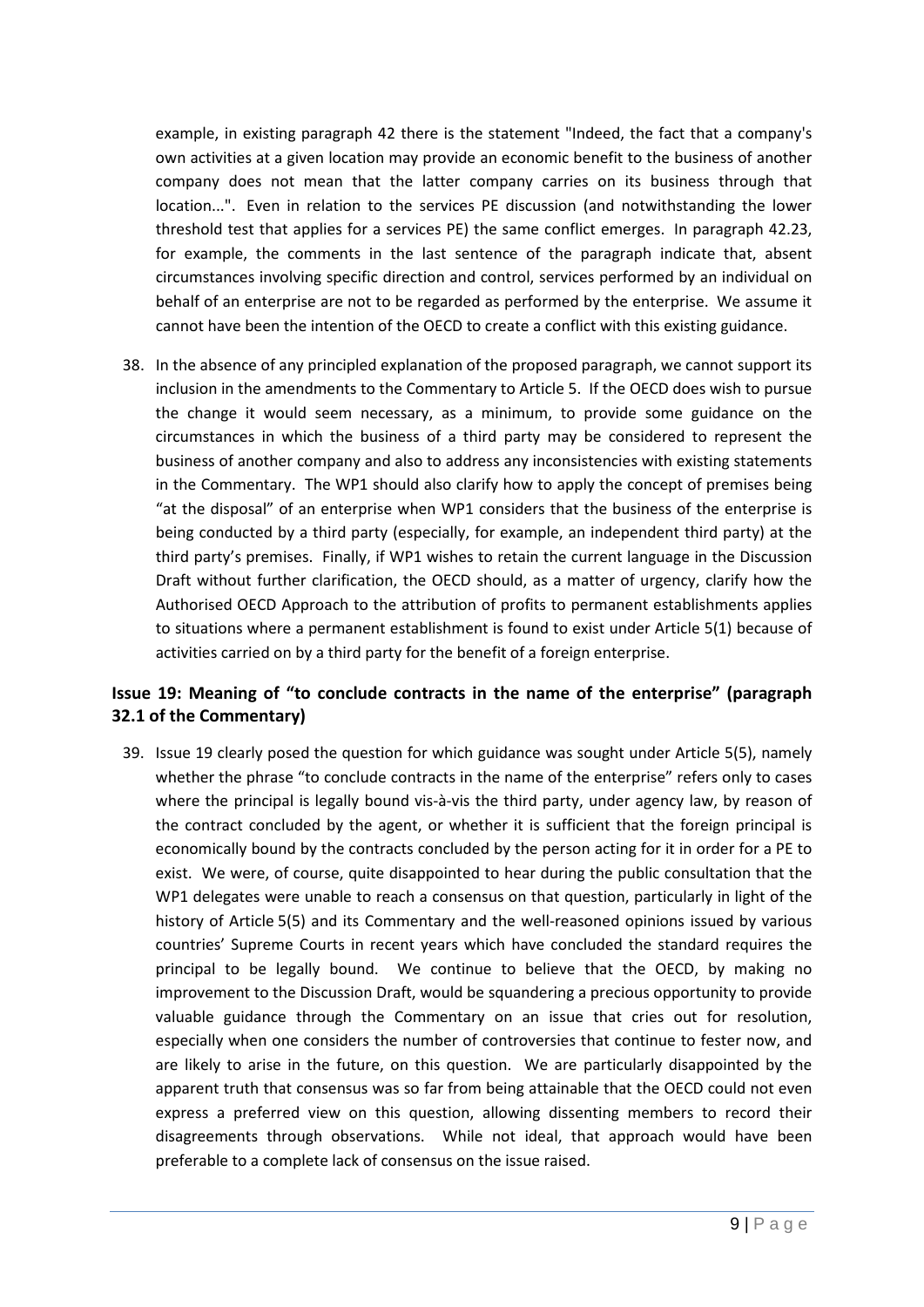- 40. We were nevertheless heartened to hear at the public consultation that the language which was proposed to be added to paragraph 32.1 of the Commentary was simply intended to shed light on the historic basis for the sentence, now present as the first sentence of paragraph 32.1 but originally added to paragraph 32 of the Commentary in 1994, which reads: "Also, the phrase authority to conclude contracts in the name of the enterprise' does not confine the application of the paragraph to an agent who enters into contracts literally in the name of the enterprise; the paragraph applies equally to an agent who concludes contracts which are binding on the enterprise even if those contracts are not actually in the name of the enterprise." The history of the introduction of that sentence in 1994 is irrefutable – the sentence was intended to address a concern raised by the United Kingdom, a common law country, concerning the possibility that a literal application of the Article 5(5) words "contracting in the name of" would cause a UK agent who did not reveal his principal but did enter into a contract which legally bound the principal not to be recognized as creating a PE.<sup>[1](#page-9-0)</sup>
- 41. Thus, the sentence added in 1994 was specifically intended to confirm that an agent acting on behalf of an undisclosed principal who legally bound that principal would create a PE under Article 5(5); it had no connection with situations involving agents contracting in their own names where those agents did not legally bind their principals. $^2$  $^2$  This history was fully noted and understood by the Rapporteur Public in the Conseil d'Etat's Zimmer case in France and contributed to the decision in that case which held that a commissionnaire would not create an Article 5(5) PE where it did not legally bind the party it represented. The same history was cited and understood by the Supreme Court of Norway in its Dell decision, which similarly held that a commissionnaire acting for an undisclosed principal would not create an Article 5(5) PE without legally binding the principal.
- 42. We were likewise heartened to hear from the Secretariat at the public consultation that there was surprise that the language proposed to be added to paragraph 32.1 of the Commentary under the October 2011 Discussion Draft – "For example, in some countries an enterprise would be bound, in certain cases, by a contract concluded with a third party by a person acting on behalf of the enterprise even if the person did not formally disclose that it was acting for the enterprise and the name of the enterprise was not referred to in the contract" - could be interpreted as applicable to situations where an agent may have bound its undisclosed principal economically but not legally.
- 43. Given the acknowledgement that the new sentence, as drafted, had apparently been misunderstood by some readers to support the "economically bound" approach, we were especially disappointed that WP1 did not take the opportunity presented by the revised Discussion Draft to improve on the ambiguous drafting to more clearly reflect the intention underlying the new language, namely to provide an illustration which would better explain the historic basis for the language in the first sentence of paragraph 32.1 regarding contracts "which are binding on the enterprise".

<span id="page-9-0"></span> $\frac{1}{1}$  This concern was described in the May 1993 article by John Avery-Jones et al., "Agents as Permanent Establishments under the OECD Model Tax Convention", *European Taxation*, page 161, as having been the source of an observation entered by the UK on the Commentary on Article 5 in 1992.

<span id="page-9-1"></span>The introduction of the sentence resulted in the UK's withdrawal of its observation on the Article 5 Commentary in 1994.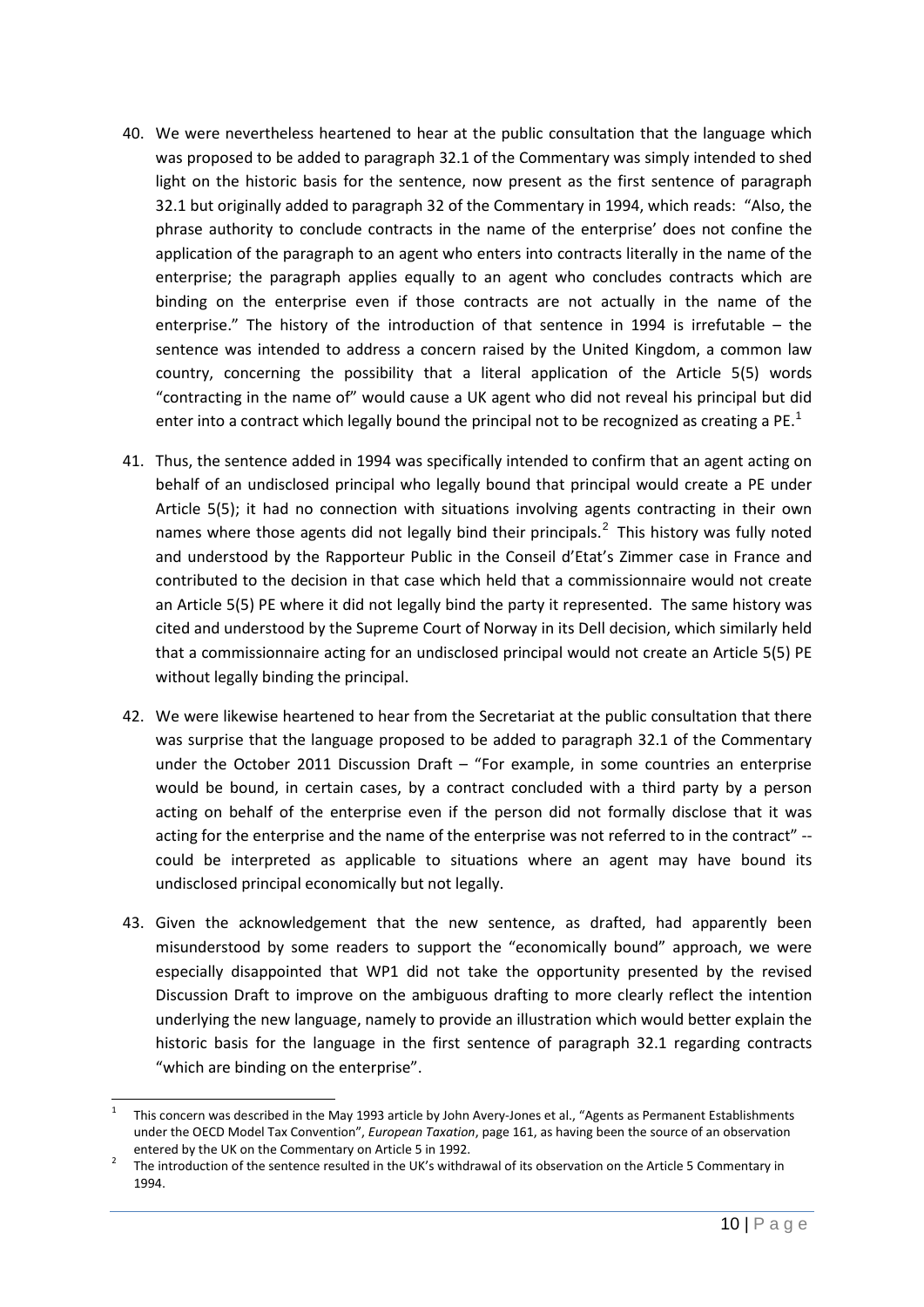- 44. The history of the first sentence of Article 32.1, and its origins in the OECD's desire in 1994 to confirm the potential creation of an Article 5(5) PE in the case of an undisclosed agent who legally binds his principal, are objective facts which cannot be denied. It would be contrary to known fact and regrettably productive of unjustified new confusion to introduce into the Commentary language which incorrectly left the impression with some readers that the first sentence of Article 32.1 was intended to address anything other than situations where an undisclosed agent legally bound his principal.
- 45. For this reason, we strongly recommend that the new language proposed for inclusion in paragraph 32.1 be redrafted to eliminate any possible interpretation that the first sentence of paragraph 32.1 was intended to address situations involving agents who did not legally bind their principals. The simplest and most straightforward way of doing that would be to add the word "legally" before "bound" in the proposed new language. Alternatively, the new sentence could be redrafted to refer more clearly to the historic concern which led to the introduction of the first sentence of Article 32.1. For example, the new sentence could be redrafted along the following lines: "This clarification confirms that a person acting on behalf of an enterprise may create a PE for that enterprise under paragraph 5, where the person concludes contracts with third parties which under applicable law bind the enterprise vis-à-vis the third parties, even if the person does not formally disclose that it is acting for the enterprise and the name of the enterprise is not referred to in the contracts."
- 46. If WP1 cannot agree to improve the drafting of the proposed addition in accordance with either of the recommendations above, we respectfully urge WP1 to omit the proposed addition from the final package of changes to the Commentary. We believe that the proposed addition, as currently drafted, has the risk of creating greater confusion than if no change were made to paragraph 32.1. The fact that the acknowledged misinterpretation of the proposed addition was identified in the course of the public consultation and was not addressed in the revised Discussion Draft exacerbates the potential confusion.
- 47. The purpose of this project is to clarify issues of interpretation under Article 5 that were identified. If the resulting changes fail to bring greater clarity and actually create greater confusion, they undermine the very objective the OECD set out to achieve and bring discredit to the Commentary itself. That would indeed be a lamentable outcome, particularly when WP1 resigned itself to the fairly unambitious task of illustrating the historic genesis of existing Commentary language.
- 48. We are also disappointed that WP1 has declined to provide guidance on three additional scenarios raised by BIAC (involving multiple approvals or nonexistent or highly circumscribed negotiating authority) on the grounds that the cases are factual and that the Commentary ostensibly already provides adequate guidance to deal with them. We respectfully disagree with the latter conclusion and submit that it is untenable in the face of the business views expressed in the public consultation on that point.
- 49. We suggest that WP1 could better fulfil its mandate on this project by attempting to address these issues through proposed enhancements to the Commentary. BIAC would be glad to engage in a dialogue with the OECD on these issues. If WP1 decides not to pursue that route, we strongly urge that its final report omit the third through sixth sentences of paragraph 112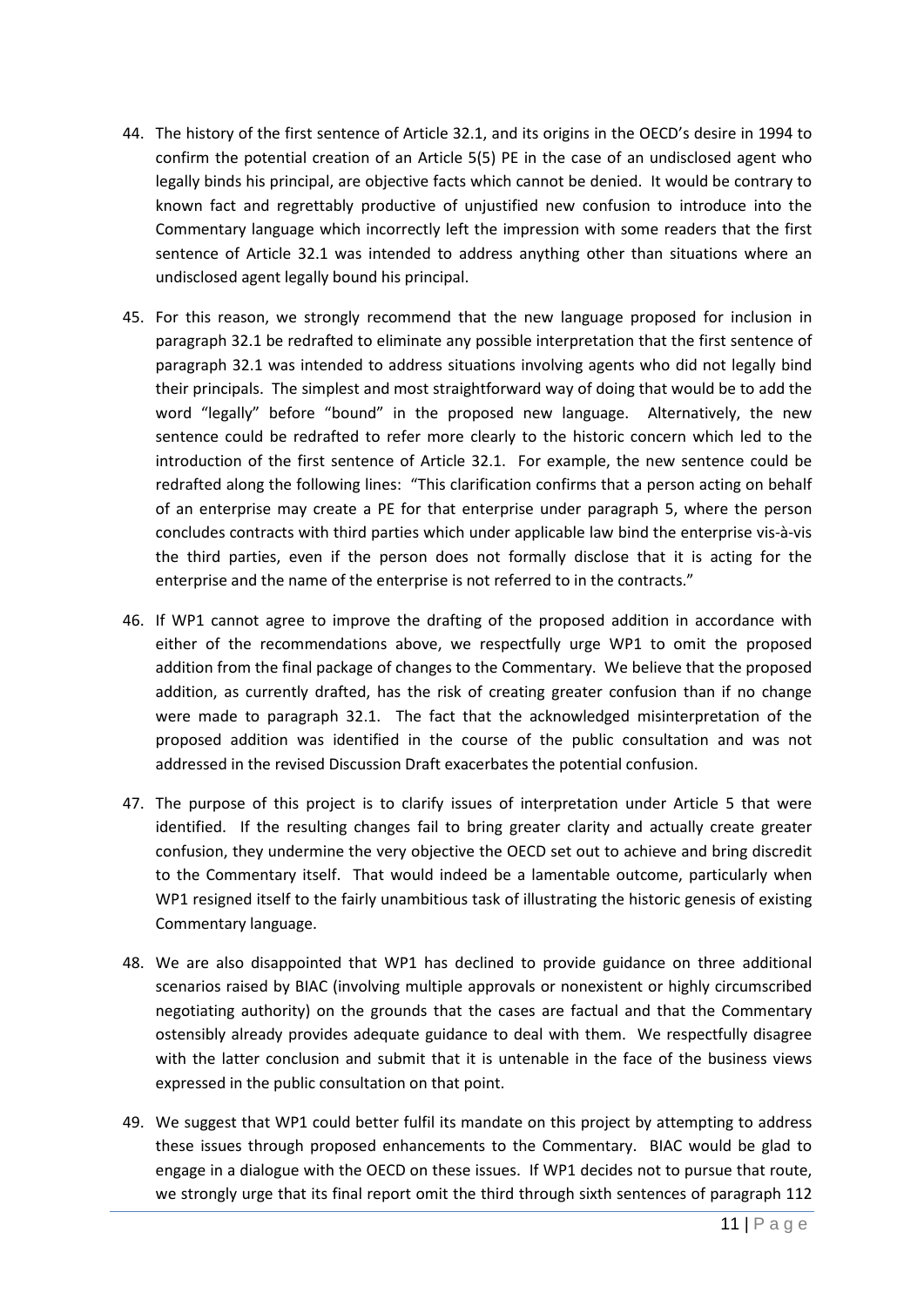of the Discussion Draft. Those sentences include some loose commentary on the scenarios raised without any indication of whether that commentary reflects a consensus view of WP1, nor any opportunity for countries to make their individual views known through observations or otherwise. If there are consensus conclusions which can be formalized into Commentary on Article 5, then the OECD should consider adopting such enhancements to the Commentary; otherwise, loose remarks on scenarios which are not being addressed in actual Commentary language should not be included in the final report.

# **Other comments**

**Issue 3: Can the premises of a (converted) local entity constitute a permanent establishment of a foreign enterprise under paragraph 1? (paragraph 4.2 of the Commentary)**

- 50. The earlier Discussion Draft provided that "no distinction should be made based in the application and interpretation of Article 5 based on whether or not the facts and arrangements relevant to the determination of a PE resulted from a business restructuring." (Paragraph 19 of the first Discussion Draft.) BIAC suggested that Commentary itself should be clear on this point. The OECD proposes to include an entirely new paragraph 3.1 that would make this clear. We appreciate the OECD proposing to clarify this point and support inclusion of this new paragraph.
- 51. Paragraph 17 of both versions of the Discussion Draft provides as follows:

*Two relevant questions are whether these premises are at the disposal of the foreign enterprise and whether it is the business of the foreign enterprise (and not only the business of the local entity) that is wholly or partly carried on in these premises.* 

52. BIAC continues to believe that whether the premises of the premises of SUBCAR are actually at the disposal of CARCO would be made clearer by actually including the entire example (which paragraph 18 indicates WP1 agrees does not constitute a PE) and not just the abbreviated version that is contained in paragraph 4.2. The additional detail in the longer example helps flesh out the level of involvement that CARCO is permitted to have without having a PE and therefore would be helpful to include.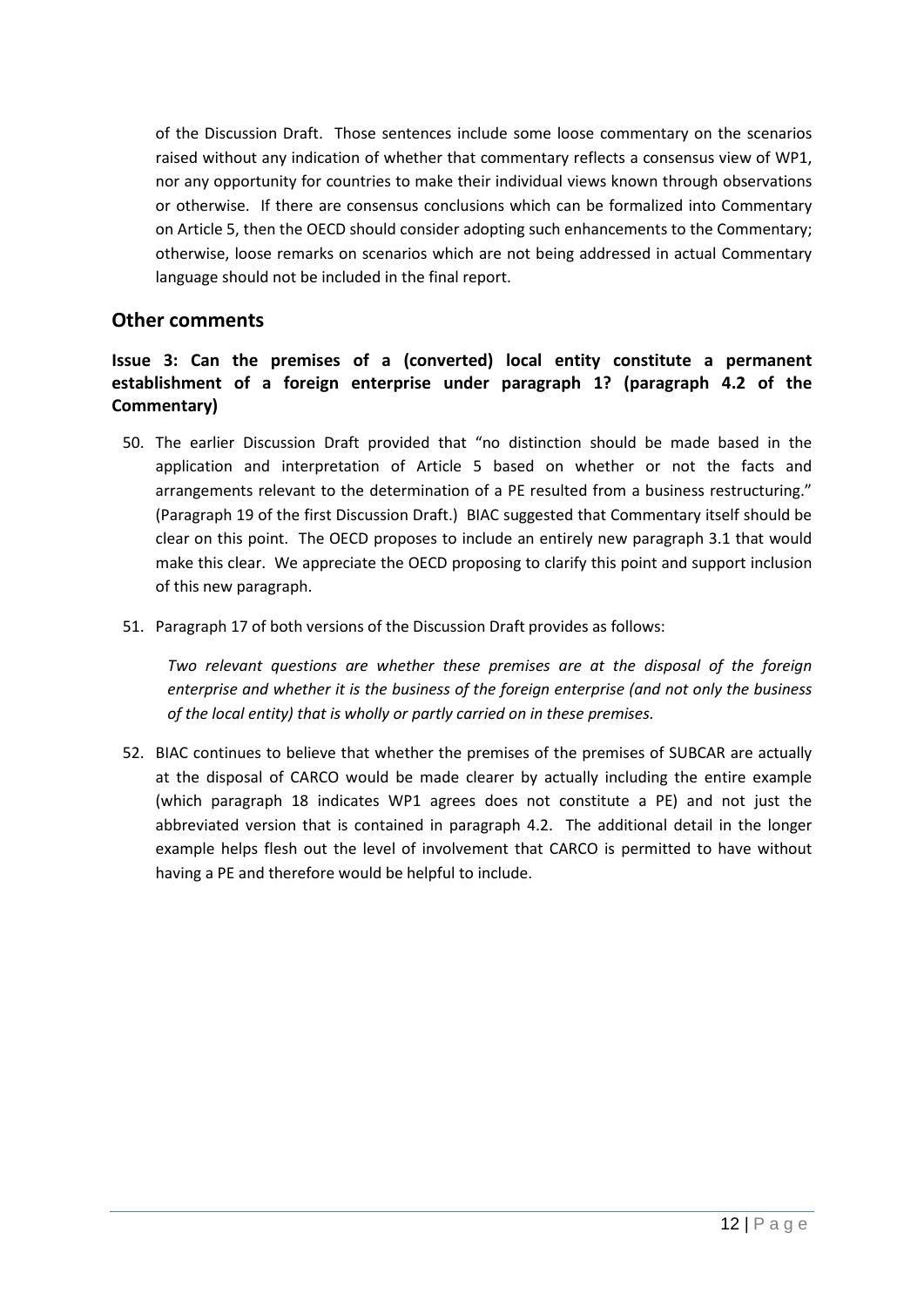## **Issue 10: Meaning of Place of Management (paragraph 12 of the Commentary)**

53. BIAC supports the proposed changes to the Commentary on this issue. The new Discussion Draft (copied below) makes minor clarifying changes we believe constitute improvements. The background material contains an example (paragraph 58) and an explanation (paragraph 60) that make clear that centralizing administrative functions does not create a PE because the place where these functions are performed is not "at the disposal" of the entity on whose behalf they are performed. We believe it would be useful to make a minor change to paragraph 12 of the Commentary that would clarify this issue further (proposed new text italicised in bold and underlined).

*This paragraph contains a list, by no means exhaustive, of examples of places of business, each of which can be regarded as constituting a permanent establishment under paragraph 1 provided that it meets the requirements of that paragraph. As these examples are to be read in the context of the general definition given in paragraph 1, the terms listed, "a place of management", "a branch", "an office", etc. must be interpreted in such a way that such places of business constitute permanent establishments only if they meet the requirements of paragraph 1 (e.g., the premises are at the disposal of the entity on whose behalf the*  services are provided) and are not places of business to which paragraph 4 applies.

# **Issue 11: Additional work on a construction site (proposed new paragraph 19.1 of the Commentary)**

54. BIAC supports the proposed changes to this paragraph of the Commentary. For the many reasons discussed during the public consultation, we appreciate that the OECD has not proposed to adopt the standard of "delivery and the acceptance by the client".

# **Issue 12: Must the activities referred to in paragraph 4 be of a preparatory or auxiliary nature? (paragraphs 21 and 23 of the Commentary)**

55. BIAC commends the OECD for making clear the listed activities constitute "automatic exceptions" to the fixed place of business PE described in Article 5(1). The revised version of paragraphs 21 and 23 of the Commentary makes clarifying changes that we believe represent improvements to the earlier draft.

# **Issue 13: Relationship between delivery and the sale of goods in subparagraph 4a) (paragraphs 22 and 27.1 of the Commentary)**

56. BIAC agrees with the proposed changes on this issue and believes the minor clarifying changes to paragraph 27.1 are improvements to the draft language.

# **Issue 17: Negotiation of import contracts as an activity of a preparatory or auxiliary nature (paragraphs 24 and 25 of the Commentary)**

57. BIAC supports the clarification provided by paragraph 24.2 of the draft Commentary. However, we propose that a new sentence should be added at the end of this paragraph to confirm that it relates to the application of the paragraph 1 rules, rather than being an extension of the deemed PE rules contained within paragraph 5 (proposed new text italicised in bold and underlined):